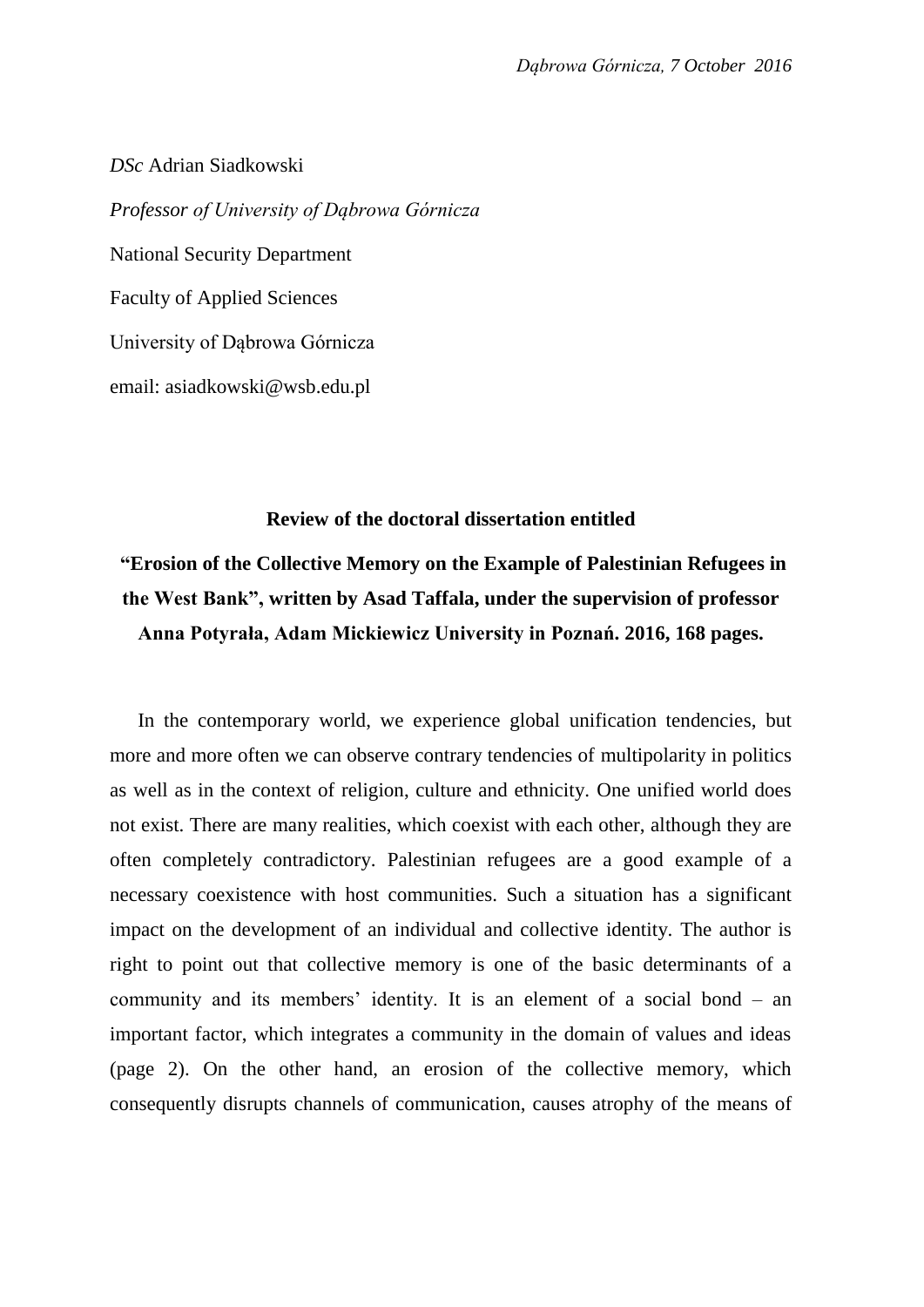communication and the content, which has a dramatic negative influence on national or ethnic identity of any community.

## **1. Comments regarding methodology.**

According to the author, the aim of this dissertation is to analyze the phenomenon of collective memory – a case study of Palestinian refugees living in refugee camps located in the West Bank. This analysis presents an erosion of the Palestinian collective memory as well as designate the content of the collective memory in different generations of Palestinians, regarding means and channels of communication between generations which are used to preserve and protect collective memory (Page 12). The outlined complex aim of this study and the desired effect, as well as the kind of factors which are associated with the effect are correct in my opinion. Further in this chapter the author lists other aims of the study, which are: proving that the process of handing down collective memory between three generations of refugees (fathers, sons, grandsons) living in the refugee camps in the West Bank of Jordan failed and that the content of the collective memory (stories, fairy tales, knowledge) which refers to their former lives in villages and the experience of displacement in 1948 is gradually eroding (page 13). Such a construction is in fact a hypothesis, to which the author refers in a descriptive (indirect) way, not an aim.

It is very important to formulate the study problems well. It requires thoughtfulness and knowledge, and in the literature on methodology, study problems are presented as an important issue, the fundamental question, assumption, conjecture, which needs an answer. A problematic situation precedes the statement of the problem. The author pointed out 5 study problems in the form of questions which are to help verify the hypothesis regarding collective memory. The most important questions are: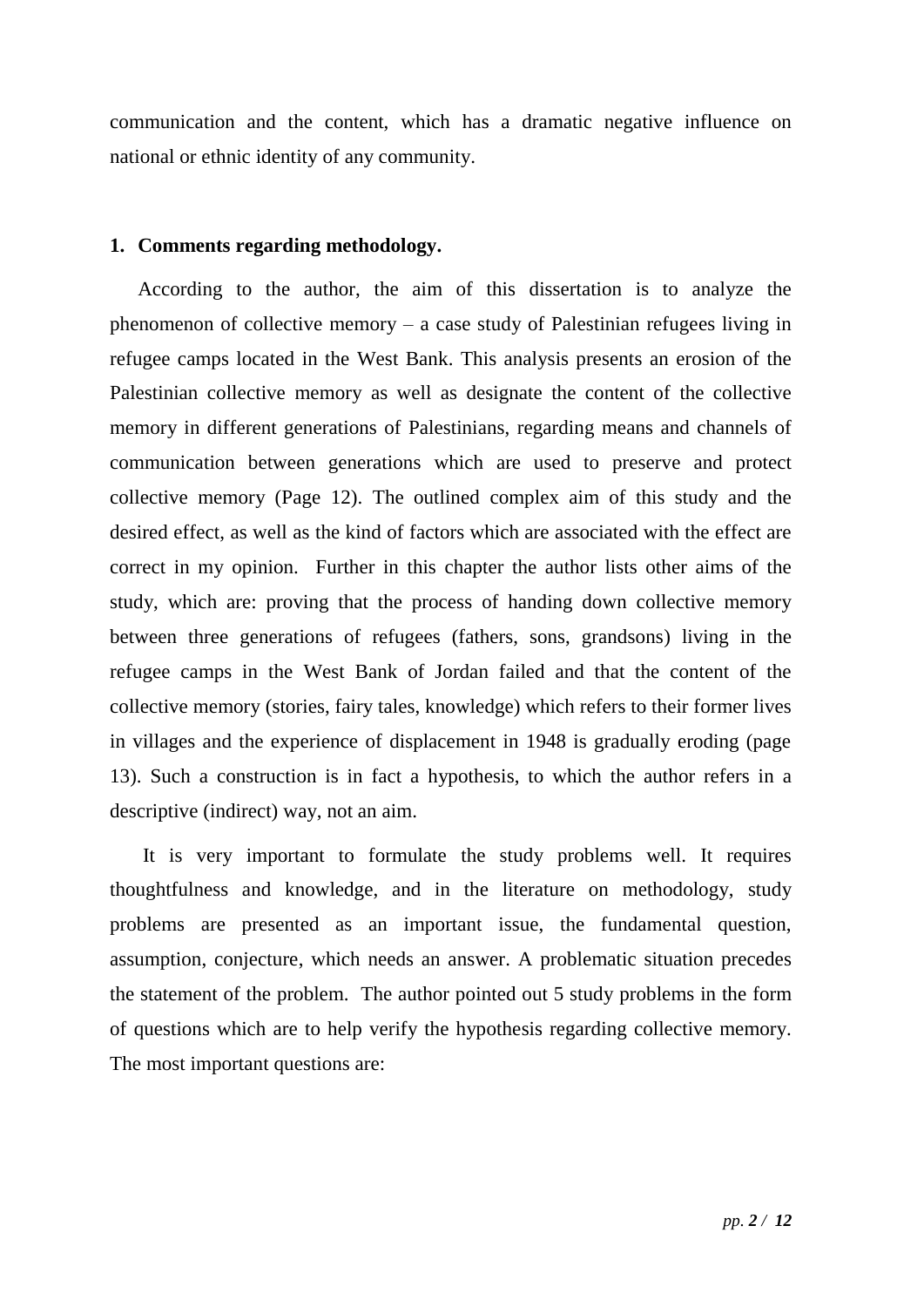- Has the NAKBA generation managed to hand down the knowledge, stories and images of the lives that they had before the exodus in 1948, as well as the experience of the exodus and deportation to the next generations?
- Have the next generations (sons and grandsons) received the necessary elements that form the collective memory, and do they possess suitable channels and tools to hand down the knowledge to the next generations?
- Were there any unsuccessful attempts to pass on the collective memory, and if with passing time and the changes and transformations that are taking place, the memory will vanish?

The latter two questions regard variables other than age, such as sex, education, place of living, which influence the process of passing on the collective memory.

Both qualitive and quantitative study methods have been utilized in this work. The qualitive study methods utilized by the author are: description and the genetic method (the author presents events from the past in the chronological order and in the genetic approach, he demonstrates that each event has its genesis and consequences), case study, and institutional and legal analysis. The quantitative methods, which are used to measure the phenomena studied, facts and processes were utilized, amongst others, in the form of presenting statistical data.

The author describes two research tools used in this study (pages 17 -19): observation and interview. Participant observation is not only a way to record facts, events and phenomena. It is a unique way of observing, collecting and interpreting data in their natural course of happenings and being in the direct sight and hearing of the observer. The author rightly points out that utilizing this tool requires the ability to judge one's own (subjective – reviewer's note) impressions and the interpretation of observed reality. On the other hand, including the description of the technique of interview, the questions asked seem to be unnecessary, especially that a sample of the questionnaire is in the annex on pages 165-167.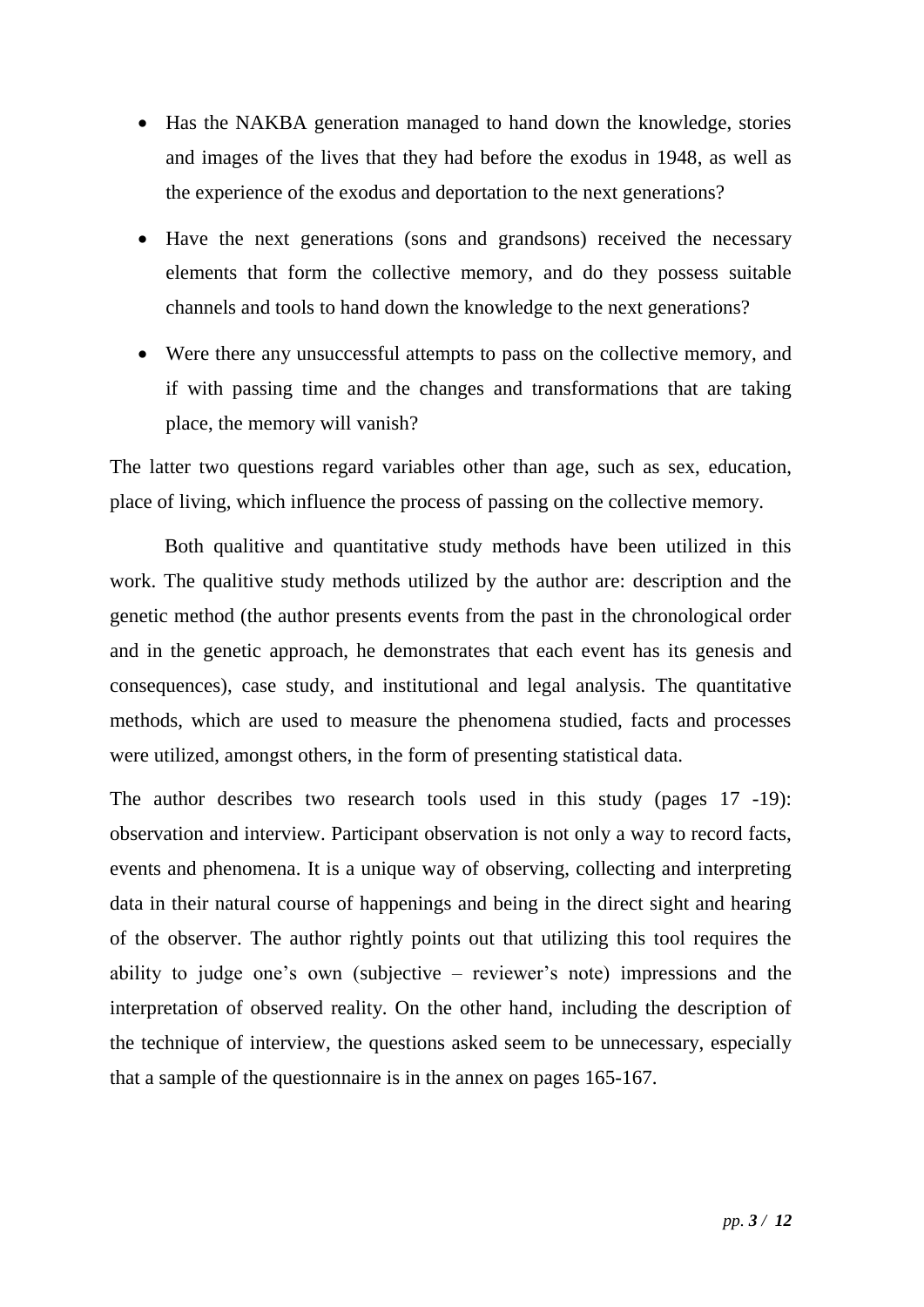The author accompanied the method and the research tools used, with a comment which specified the study domains in which they were used, but in my opinion the study process was not divided into stages and specific actions undertaken to achieve goals of this study were not presented in a clear way.

#### **2. The structure of the dissertation and substantive comments.**

The content list gives us an overview of this dissertation. The content list is a layout of the study. The first important issue is numbering the chapters. From the point of view of the reader, a consistent numbering of the sub-chapters would be a better choice.

The dissertation consists of five chapters, a list of maps, a list of tables and an annex. The structure of the work is included in the content list and it is logical and consistent.

**Chapter One - Introduction.** In the introduction, the author justifies the choice of topic, formulates aims, methodology, terminology and outlines the structure of the work. In my opinion, the size of this chapter (24 pages) is disproportionate in comparison to the main body, which has 32 pages. In the first sub-chapter the author outlines the aim of this study and does a review of studies to date on collective memory. The review regards classical sociological sources from the Durkheim school and Arab and Israeli literature. The chapter starts with the notion of a global village without explaining the definition. It is important to explain it because the thesis of the destruction of collective memory is based on the idea of globalization and consequently the disappearance of group identities, globalization and other regional unification tendencies have a major influence on the conceptualization of historiosophical research and collective memory. The author also analyzes the idea of identity, which is shaped, to a great extent, by collective memory, and again does not elaborate on this notion and does not refer to any research or debate on cultural and religious identity, which is important from the Palestinian point of view. A presentation of the historic discourse only through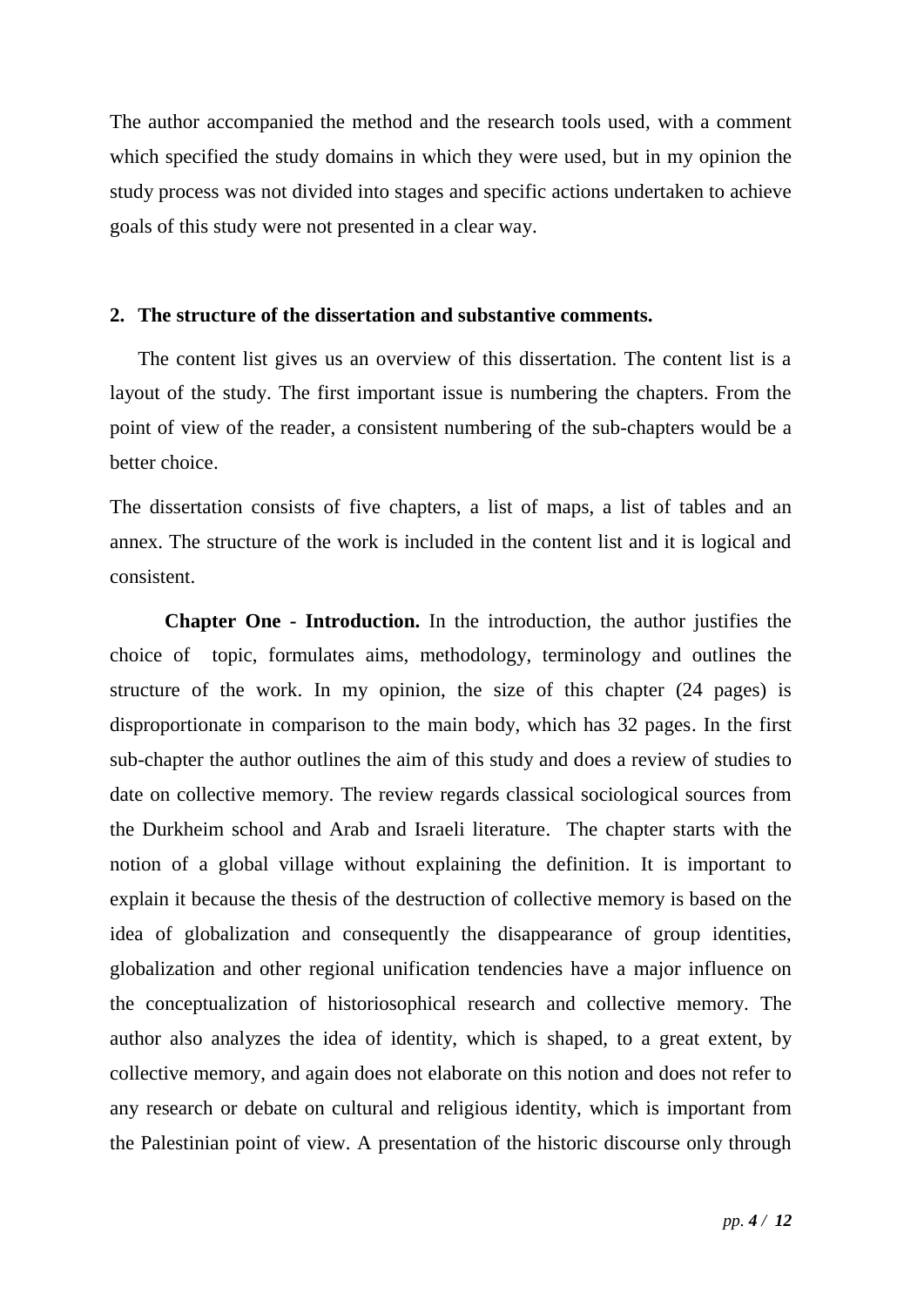historic analyses, regarding the creation of Israel in 1948 and the wave of immigration, without a cultural context, is in my opinion a serious flaw in presenting the issue in question. What is more, the author does not elaborate on the topic of the sub-chapter. It is discussed indirectly in the next chapter. The methodological issues described in the next two sub-chapters have been discussed earlier in the work. The  $4<sup>th</sup>$  sub-chapter presents terminology and definitions i.e. collective memory, actors of memory, channels of passing on the collective memory, medialization and the Palestinian refugee. What is missing is an explanation of the key word, which is, among others, used in the questionnaire questions – NAKBA. Although the meaning is mentioned on page 12: 'the exodus that Began in 1948 (called NAKBA) (….)', in my opinion an explanation of this expression should be more direct, detailed and contextual. The idea of an 'identity', which is associated with the collective memory and is analyzed by the author, is not explained in the terminology paragraph either.

Chapter two is entitled: '**History of the Palestinian Refugee Question'** and it contains two parts that present the problem of the Israeli-Arab conflict as the determinant of the Palestinian displacement and the characteristic of the United Nations Relief and works for Palestine Refugees in the Near East (UNRWA).

The author starts his analysis in the year 1947, in which The General Assembly of the United Nations passed a resolution on dividing the territory of Palestine into two countries – and Arab one and a Jewish one, and states that the rejection of this plan by the Arabs led to the deportations of the Palestinian people from their land. Such an approach to the cause-effect issue is not justified. Description of the war in 1948, called 'war of independence' by the Israelis, and 'day of the catastrophe' (NAKBA) by the Palestinians, should be accompanied by an analysis of the international situation, the policy of the British on their mandate territory of Palestine, as well as actions undertaken by Zionists in order to promote Jewish colonization i.e. aliyahs, kibbutzs. Regarding the Arab-Israeli war as a determinant of the Palestinian displacement, it is important to differentiate between two armed conflicts: the conflict between the Jewish community and the Arabs in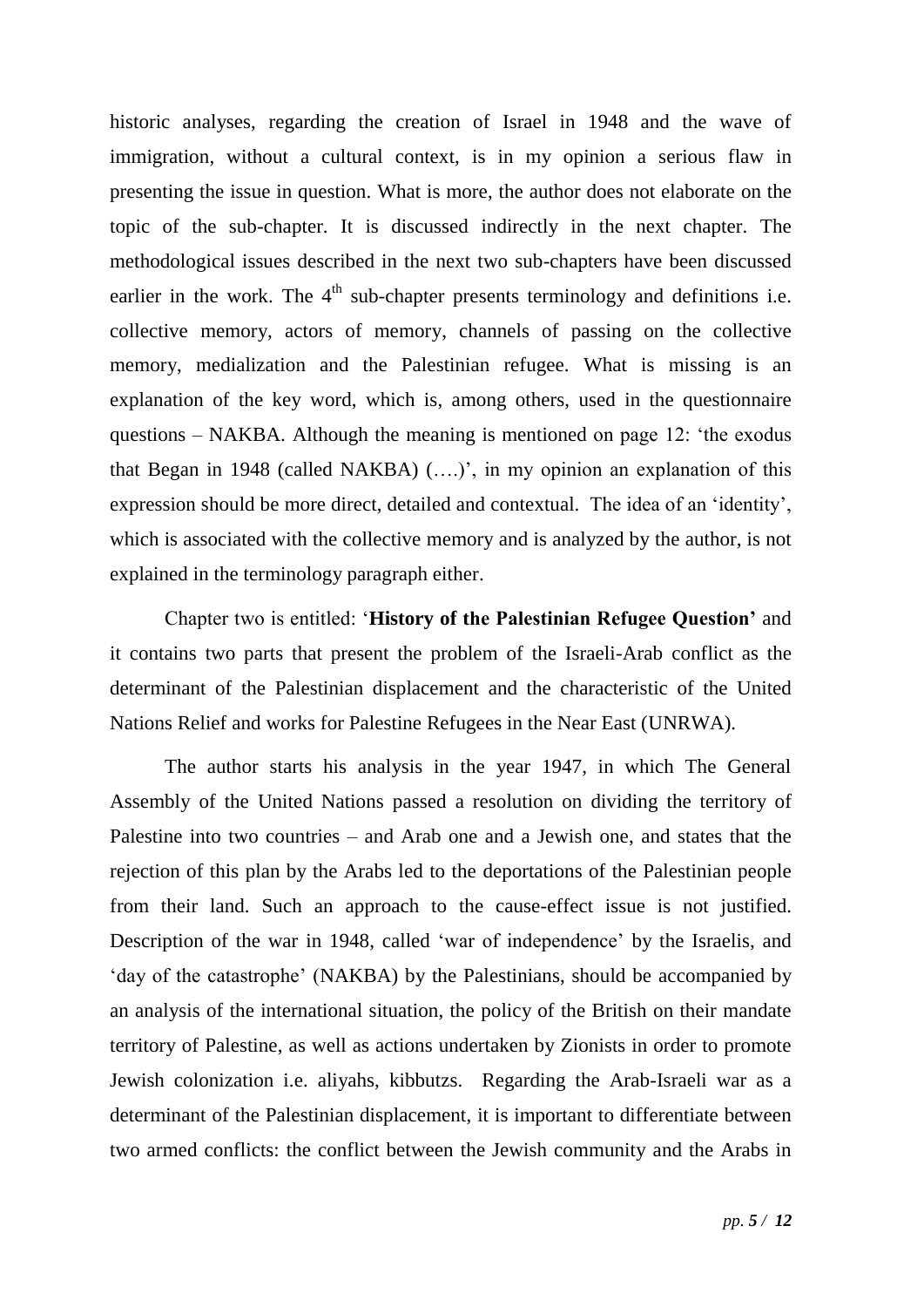Palestine before the creation of Israel that lasted from December 1947 to May 1948, and the war between Israel and its neighbors that lasted till the middle of 1949. The lack of contextual analysis is a serious flaw that may lead to a simplification and generalization. Pointing out the war of 1948 as the direct cause of the Palestinian expatriation (NAKBA) is correct. In the context of the issues being analyzed and the formulated definition of 'a refugee' (pages  $21 - 22$ ). The presentation of the subsequent armed Arab-Israeli conflicts from 1967, 1972 and 1982 is unclear. The statistical data regarding the number of refugees in 1948 and shortly afterwards seems to be disorganized (pages 28,29,30,36).

While describing the complex issue of the Arab-Israeli conflict, the author did not avoid making general judgements without presenting relevant historical facts, e.g. 'despite calls that the Israelis have issued, the reality on the ground was very different as the brutality of the newly founded Jewish state was evident'(page 29). Such a general statement in a scientific paper requires scientific evidence. In this particular case, there are confirmed historical facts that support the statement, e. g. B. Morris (2001), cited by the author, who documented 24 cases of using terror or mass murder by the Israelis, such as those in Dajr Jasin, Saliha, Lod or al.- Dawajima.

Further in this dissertation, the author describes UNRWA, which is undoubtedly a very important organization for the functioning of the camps and survival of the refugees. However, the topic of the issues analyzed in this work does not justify such a detailed description of this organization, its donors and every department. It would be justified to elaborate on the department of education (pages 59, 68-69) and actual educational programs regarding the collective memory or developing the national identity of refugees living in camps in the West Bank.

The third chapter entitled **Palestinian Refugees in the West Bank** consists of three parts, in which some of the refugee camps in the West Bank were characterized. The living conditions, refugees' needs and the answer to the needs were presented. There is an 11-page-long introduction in which information about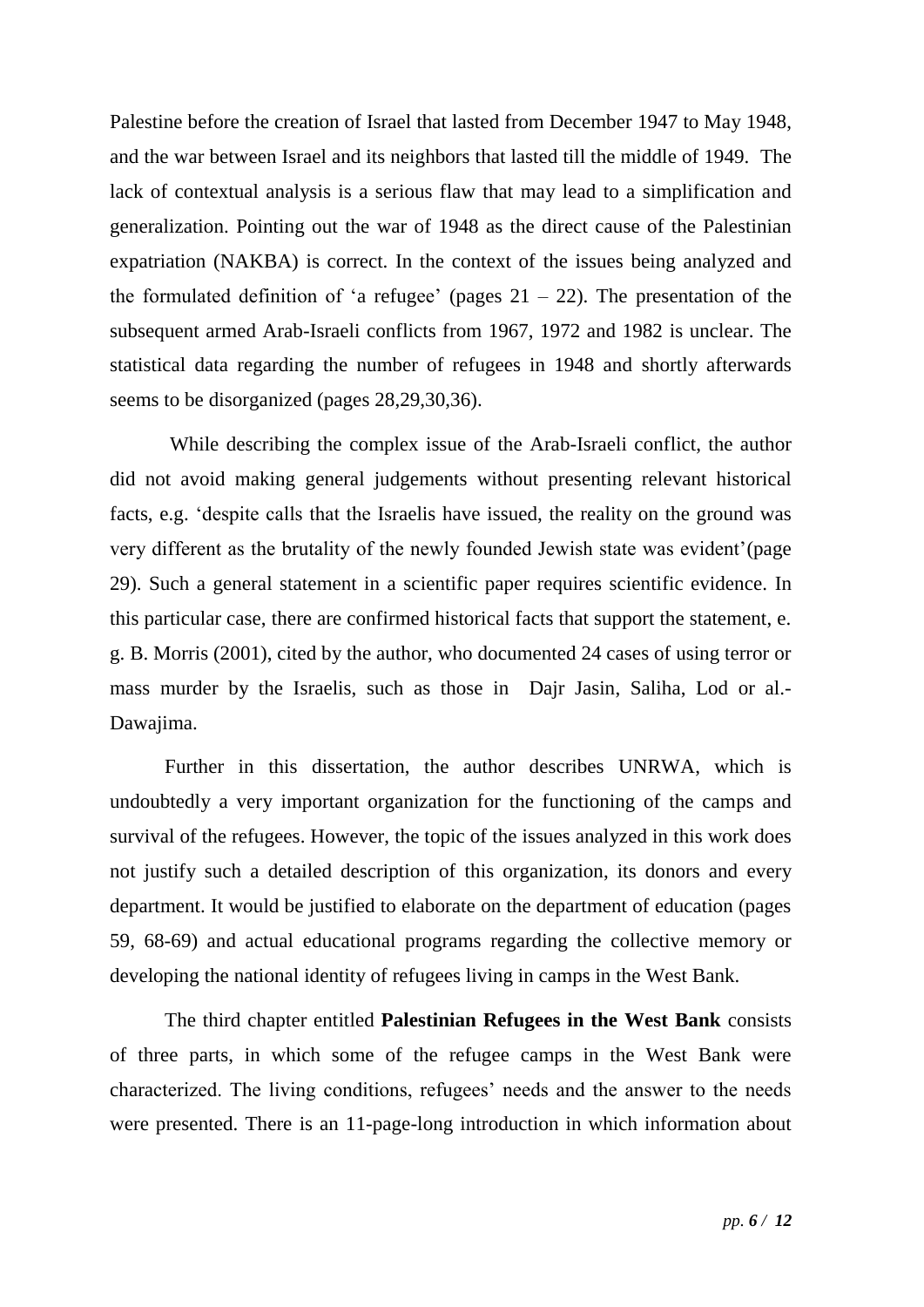the wars in 1967,1973 and 1983 is presented again (see pages 39-42 and 75-76), and there is again a passage on the conflict between the Palestinian and Jewish communities in 1948 (page 74). Further in the chapter, the author presented the main steps of the peace process and the involvement of the international community in this process (inter alia Oslo Accord or Camp David). The actions undertaken to solve the Palestinian issue in the political context were described again in the subchapter no. 3, so these parts of the chapter are not coherent, although the description of the peace process is an important part of this work, that shows the efforts to improve the situation of the Palestinian refugees. Since the topic of the chapter is introduced by describing the actions undertaken by the UN, and it is a contextual and general description, sub-chapter no. 3 entitled '**Needs and responses regarding Palestinian refugees**' should include a description of these actions on the regional and local level, such as the presented analysis of the consequences of the building of the separation barrier.

The description of the refugee camps is a valuable one because it shows the places where the interviews took place and the social-economic situation that influences the collective memory. Most of the essential information about the camps and their functioning comes from UNRWA. It is a good source of information because they update their data regularly and the data are easily accessible on their website, but because the author comes from an Arab background, so there is no language barrier, which is often the case among western researchers, one would expect more varied sources of information on the life in the refugee camps. A good but rare example of activities undertaken in refugee camps is the presented program of the 'Project Hope' NGO (page 95), however, the source of information is not given.

Chapter four is entitled '**Investigation of Collective Memory – interview approach'**. This chapter contains the author's research results and it is very valuable material that shows the channels of passing on collective memory, the content of the memory, as well as the causes of the erosion of collective memory in the Palestinian population in question. In the first part of the chapter the author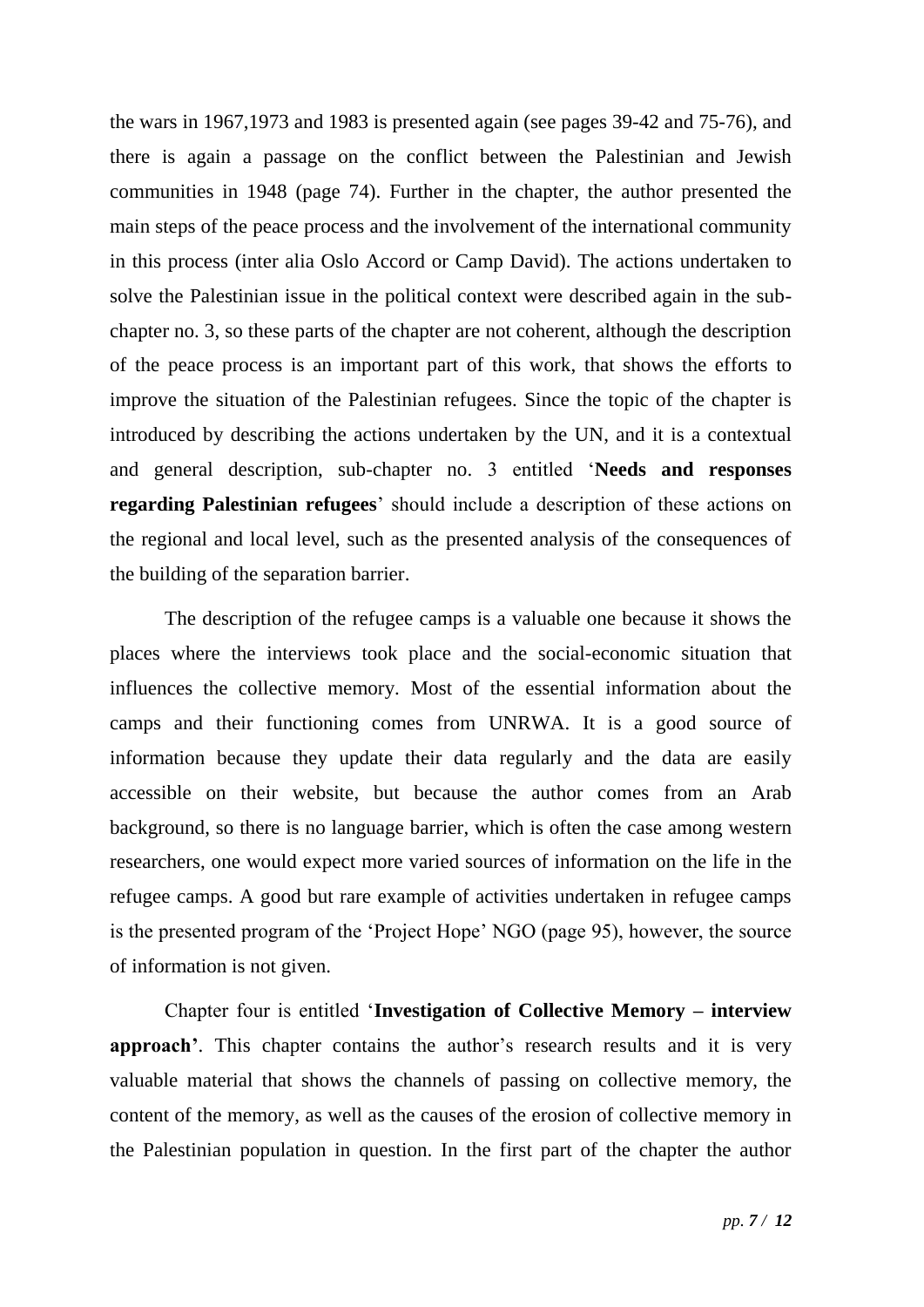describes in detail the population sample that consisted of 75 interviewed men and women, who live in 7 refugee camps in the West Bank. It is a relatively large sample, considering the methodological recommendations regarding quality research.

The statistical data and the results of interviews were correctly used to analyze the variables regarding the channels of passing on collective memory between Fathers, Sons and Grandsons. The findings that the generation of Fathers prefers oral narration as a channel of passing on collective memory, and at the same time it is the cause of erosion because the generation is dying out, are of important value. Thus, one should ask the question why the stories are not written and published. Here the author identified two main problems, which are: the high level of illiteracy and including reading books as a channel of passing on the memory only by the generation of Grandsons, among whom there is a high percentage (32%) of those (people below 30 years old) who do not consider themselves a link in the transfer of collective memory. Participants with college education pointed at scientific research and popular science books as an important channel of passing on collective memory. The author pointed at the fact that there are no educational programs at schools that would, in an effective way, teach about the collective memory or were direct channels. Interestingly, despite bans and obstacles from the Israeli side, visits to the places of living of the NAKBA generation, keeping ownership documents and keys to abandoned houses, and the traditional clothing and food, are the main channels of passing on collective memory in the domain of knowledge of the area and cultural patterns. At the same time, knowledge of the experiences from the exodus and deportations erodes to the largest extent. The new channel intuitively used to pass on memory are media, especially the 'Palestinian Alienation' series.

At the end of the chapter, the author refers to other specific issues, and answers the research questions directly (pages 132-136). The research chapter is the most valuable part of this dissertation and a successful exertion regarding the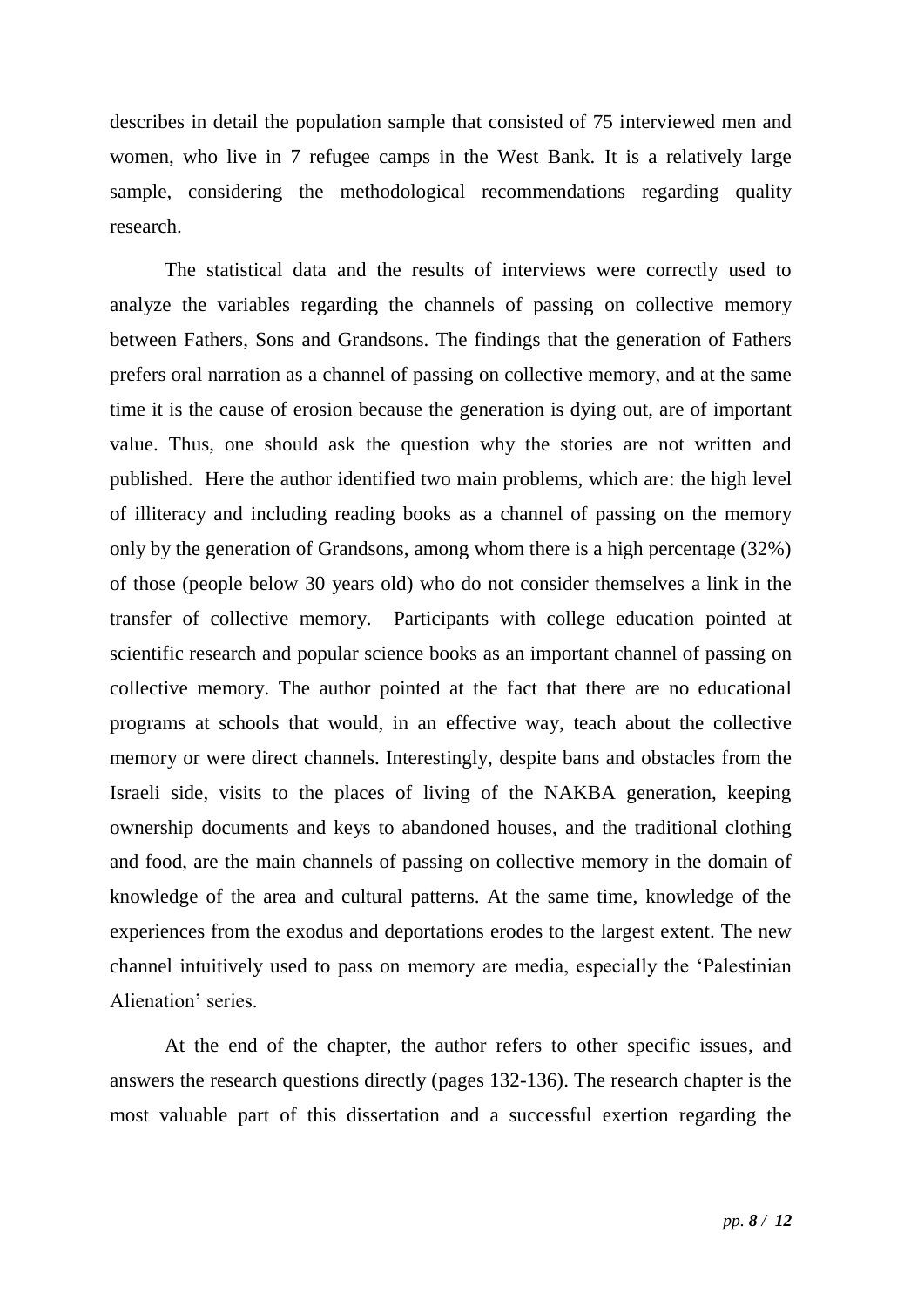criteria of scientific research. However, the author could include more citations from the extensive interviews.

In the fifth chapter entitled **Conclusions,** the author summarized the analyses done in the previous chapters and relates them to the aims and research issues from the first chapter. The author's significant achievement is the second part of the summary that regards present challenges and predictions of the future of the collective memory of the Palestinian refugees.

The author correctly states that: '*the future of the Palestinian collective memory depends on the effort of the Palestinian people to protect and to transfer it down to next generations'*. The author not only points out the responsibility of the three generations analyzed, but also the responsibility of the institutions of the Palestinian government for creating and realizing programs and projects whose main purpose is to bring up a generation that will be aware of its duties towards the collective memory. The author rightly states that 'after the expulsion from their homeland in 1948, memory is the only element that still holds Palestinians together as a nation' (page 140).

In the end, it is worth highlighting the postulate which is universal, not only in the case of the collective memory of the Palestinian refugees, but also in all situations regarding the identity of nations, ethnic or cultural groups. This postulate is the activation of the younger generation in the involvement of new technologies to programs, projects and activities to preserve collective memory.

#### **3. Sources**

The author collected literature, which is listed in the bibliography on 11 pages. There are 161 items such as legal acts, monographs, scientific articles, reports and other materials, divided into the following categories: primary sources (28), monographs (82), scientific articles (18), newspaper articles and press releases (14), internet sources (16) and others (3). The choice and the use of the sources is correct. Works of Polish scientists who wrote about the Palestinian issue or the identity or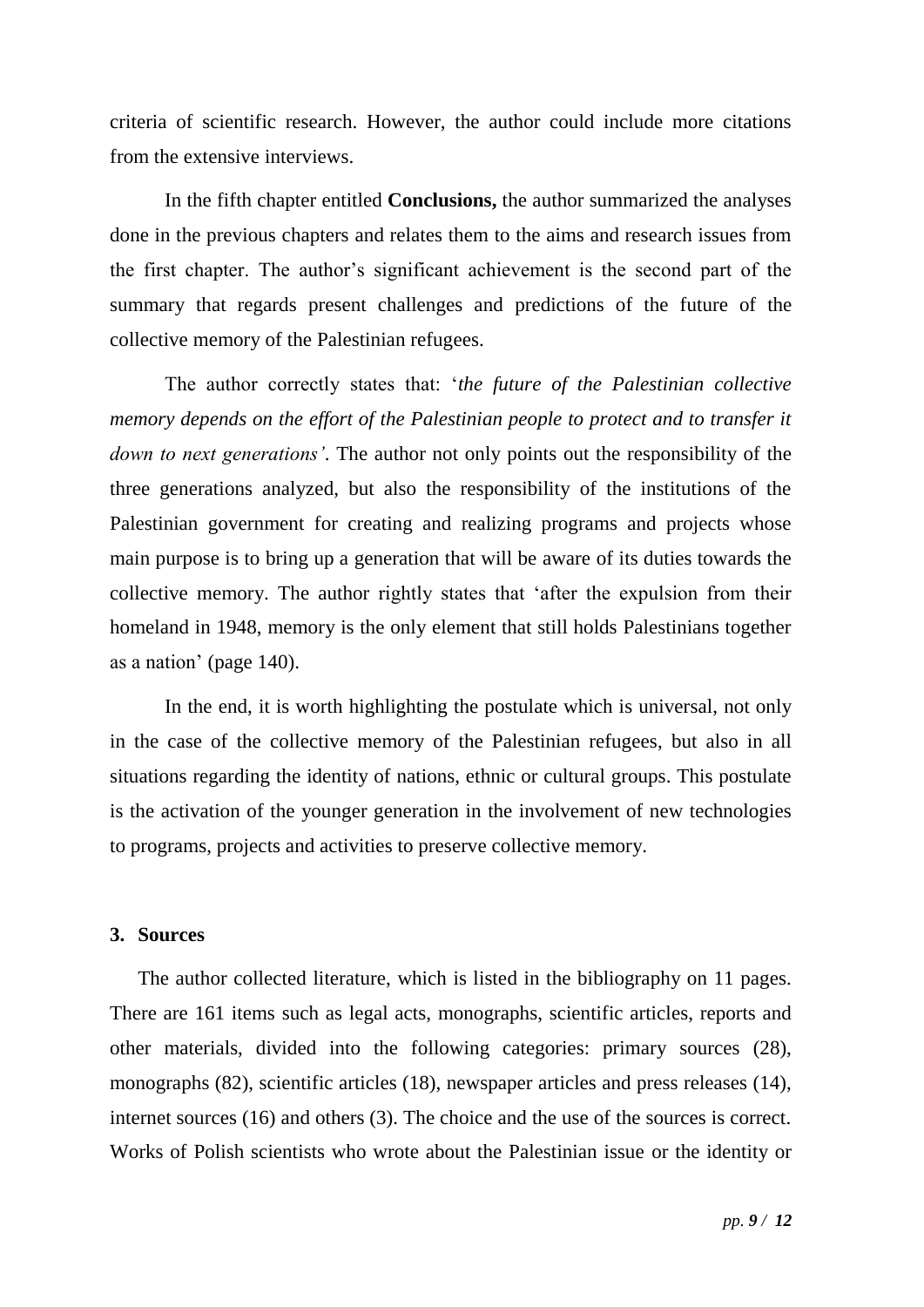collective memory issues are scarce . The author refers in his work to A. Szpocinski (1983: 129-130, page. 19; 1983: 134 – 135, page 20) or B. Szacka (2005: 32-45, page 19), but the works are not included in the bibliography. There is not even a footnote. It is the same in the case of the reference on page 21: Korzeniewski, 2007: 9.

Taking into account the fact that the dissertation is written in English, not referring to works of Polish scientists to a small extent, influences the evaluation of this work, however, one can, as in the case of many other works, require to complete the bibliography from other sources. In my opinion, one of the monographs which is lacking in this work's bibliography, includes in-depth analyses concurrent in many points with this dissertation, i.e. the history of the Arab-Israeli conflict, or the bilateral Palestinian-Israeli conflict, context and the course of NAKBA together with refugee issue as well as the analysis of the actions undertaken by UNRWA is a book written by James L. Gelvin 'The Israel-Palestine Conflict: One Hundred Years of War', Cambrige University Pres 2007.

# **4. General and detailed comments**

As general comment, there are only three issues that need attention:

- Due to the number of the abbreviations used, a list of the abbreviations is necessary;
- Chapters do not have summaries;
- The work should have more clear, consistent numbering of the subchapters.

Detailed comments include the following issues:

- The dissertation is written in English but there is an incomprehensible Polish passage (page 4);
- Some items that are cited are lacking in the bibliography (pages  $19 20$ );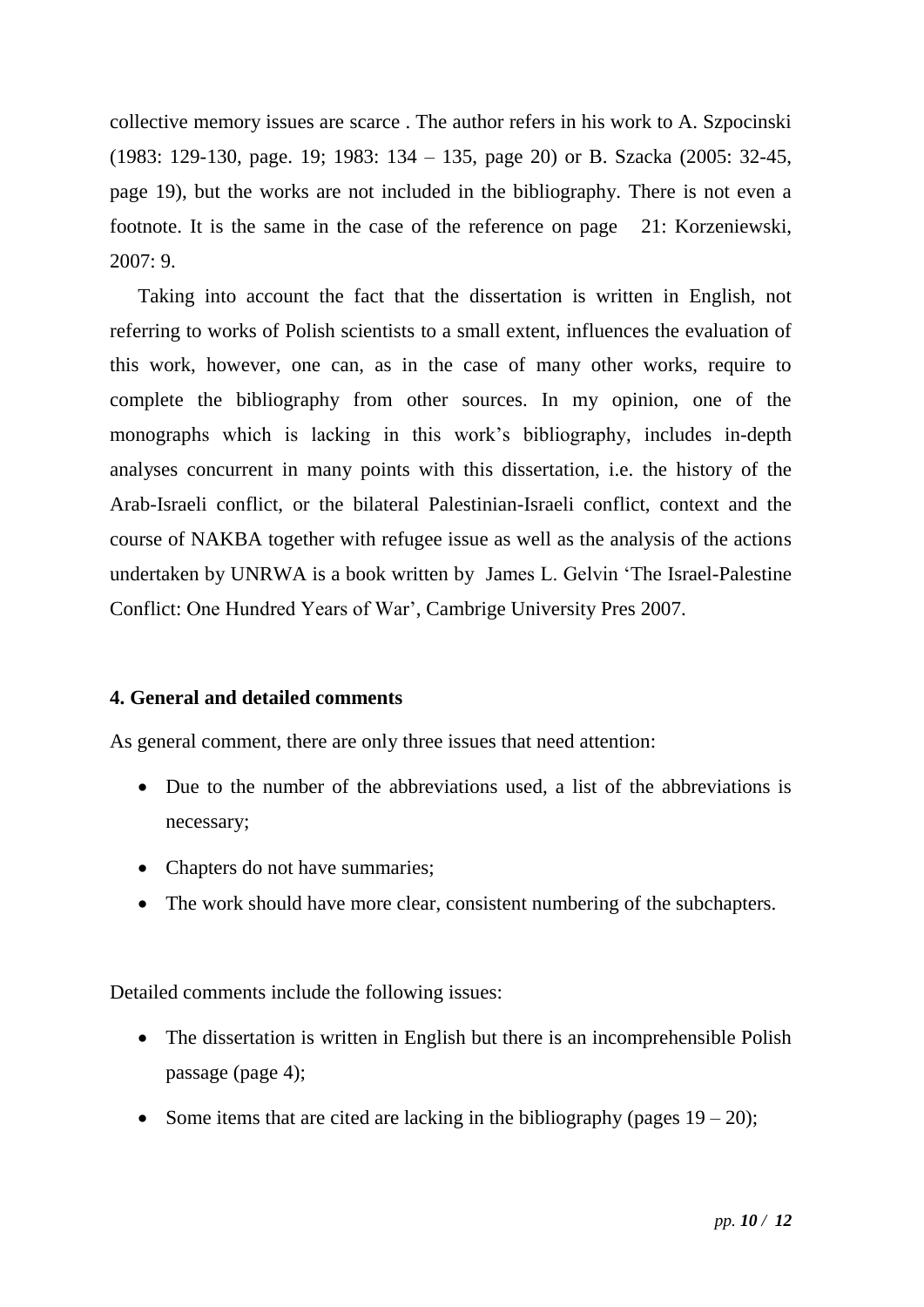• Sporadically, there are stylistic errors that impair understanding and complicate translation of the text

There are two interesting issues of which I did not find any explanation in this dissertation:

- (1) What is the influence on studying the erosion of the collective memory in three generations, starting from the NAKBA generation of the armed conflicts from the years 1967, 1972, 1982 that are described in this dissertation? Thus, if they do have an influence, why were the other conflicts from the years 1964. 1965 and 1973 excluded?
- (2) Does the author know of any particular educational programs in the Palestinian refugee camps run by UNRWA that have an influence on the continuation of the collective memory? If yes, which and to which domains (contents) do they refer to?

The third interesting issue regards the postulate of engaging the younger generation into passing on the collective memory with the use of the internet and social media:

**(3)** Does the author know of any events, actions or other activities in social media in the domain of shaping historical knowledge of NAKBA (e. g. presentation of the places destroyed together with their history, families that used to live there etc.) or ethnic and cultural (e. g. folk clothing, traditional dishes etc.). If yes, a presentation of them would be of interest.

# **6. Conclusion**

.

All in all, this dissertation meets the relevant norms and requirements regarding the content and form, despite the critical comment that appear in this review. It is an original work and added value to the study on collective memory, and in a broader sense, on the national identity of the population of Palestinian refugees that live in the camps in the West Bank of Jordan.